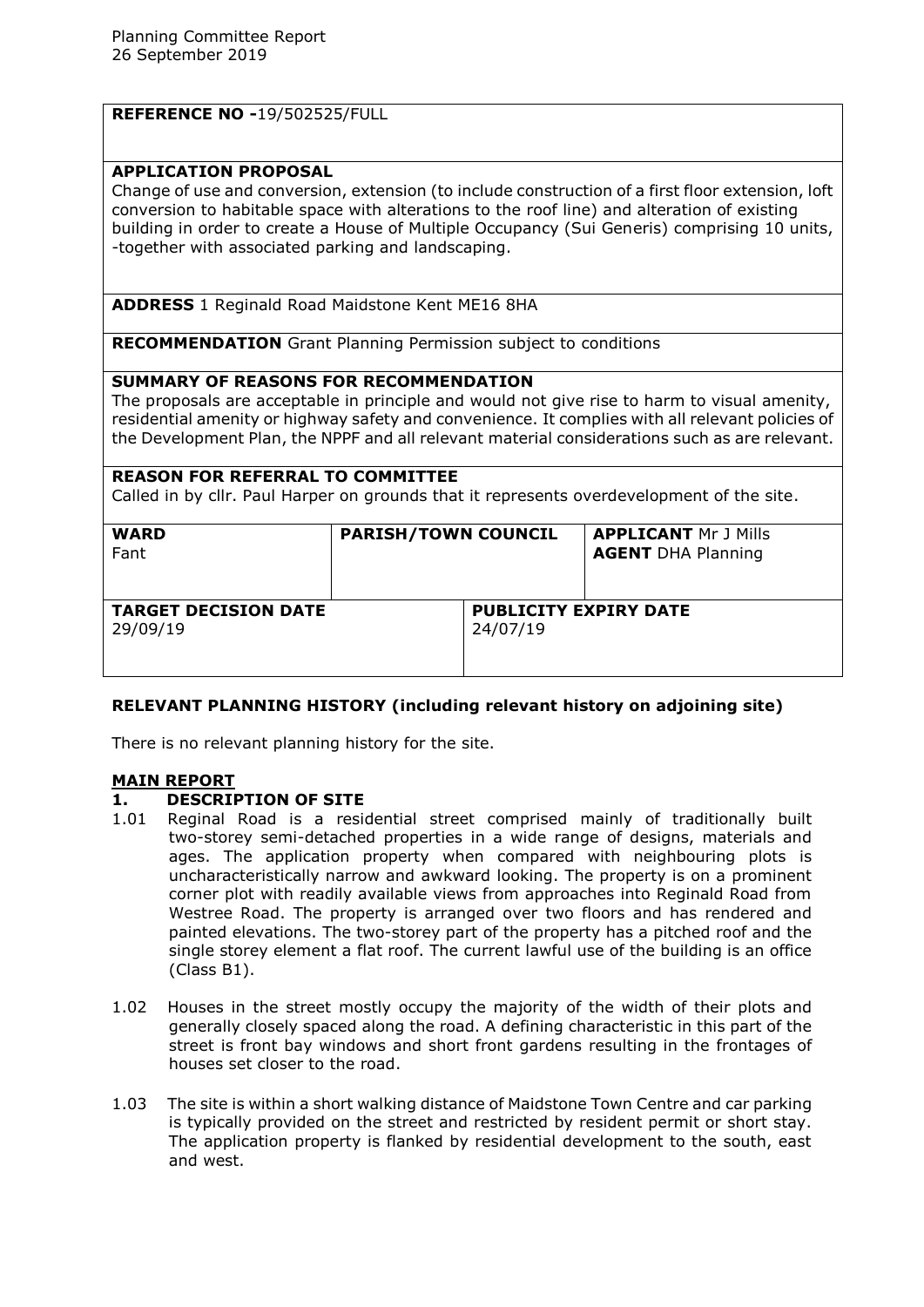Planning Committee Report 26 September 2019

### **2. PROPOSAL**

- 2.01 The proposal seeks to extend and convert the building to create a House in Multiple Occupation (HMO). In terms of external changes it mainly involves a first floor side extension over the existing single storey flat roofed eastern projection, transformation of the existing single storey rear projection into two storeys and conversion of the loft space to create a habitable accommodation. This element would effectively alter the basic shape of the roof and create a third floor to the property, with a ridge height that is slightly lower than the existing ridge at 8.8 metres. The proposal would not extend the footprint of the property further towards the common boundary with dwellings in Rowland Close.
- 2.02 The width of the first floor addition on the eastern flank would be 4 metres and the depth would be just under 14 metres. The newly formed parallel two storey rear projection would have a depth of 5.4 metres and width of 4.6 metres, retaining a gap of 2.2 metres with the existing projection. The proposed extension would create a building similar to the scale and form of existing buildings on the street, and the design, use of materials and fenestration details would respect the proportions and features of the existing dwelling.
- 2.03 Aspects of the scheme before members were amended on the Council's advice to replace the large front porch originally proposed with two bay windows. Fenestration openings on the front elevation have been re-designed to retain the appearance of existing openings. The newly formed first floor south facing window opening on the rear extension has been replaced with an oriel window to address overlooking and loss of privacy concerns with the dwelling at no.2 Charles Street. The mono pitched roof on the existing rear projection is changed to a flat roof to reduce impact.
- 2.04 In relation to internal layout, at ground floor are two rooms with kitchenettes and ensuite bathrooms are on the left hand side of the building. On the right hand side of the building through a single door off the lobby are two rooms that share a separate kitchen/dining room and a bathroom. Each of the rooms occupying a floor area of between 9.5 and 26 square metres.
- 2.05 The ground floor layout is replicated at second floor level. Each room covers a floor area of between 9 to 26 square metres with floorspace on the second floor marginally reduced by the absence of front bay windows. The two large ensuite rooms with kitchenettes provided in the loft space would have a floor area of 22 and 24.5 square metres respectively. The units are designed such that bedrooms are stacked above bedrooms to minimise potential impact from arrangements where living areas are above bedrooms.
- 2.06 The application building benefits from the rear garden space associated with its previous use as an office for KCC which would continue to serve as outdoor amenity space for future occupants of the proposed flats. The amenity space was accessible from the existing rear access to the building. The scheme does not include any off-street car parking provision for future occupants of the flats.
- 2.07 Pursuant to the Use Classes Order, Class C3 is the use of a dwellinghouse by a single household and Class C4 is the use of a dwellinghouse by not more than six residents as a House in Multiple Occupation. As a matter of fact a HMO for ten unrelated people as sought in this application cannot be a Class C4 use because a Class C4 use is limited to six residents, although members are reminded this does not affect the planning merits of the proposals.

# **3. POLICY AND OTHER CONSIDERATIONS**

3.01 National Planning Policy Framework (NPPF): Paras 8 (three dimensions of sustainable development); 10, 11 (presumption in favour of sustainable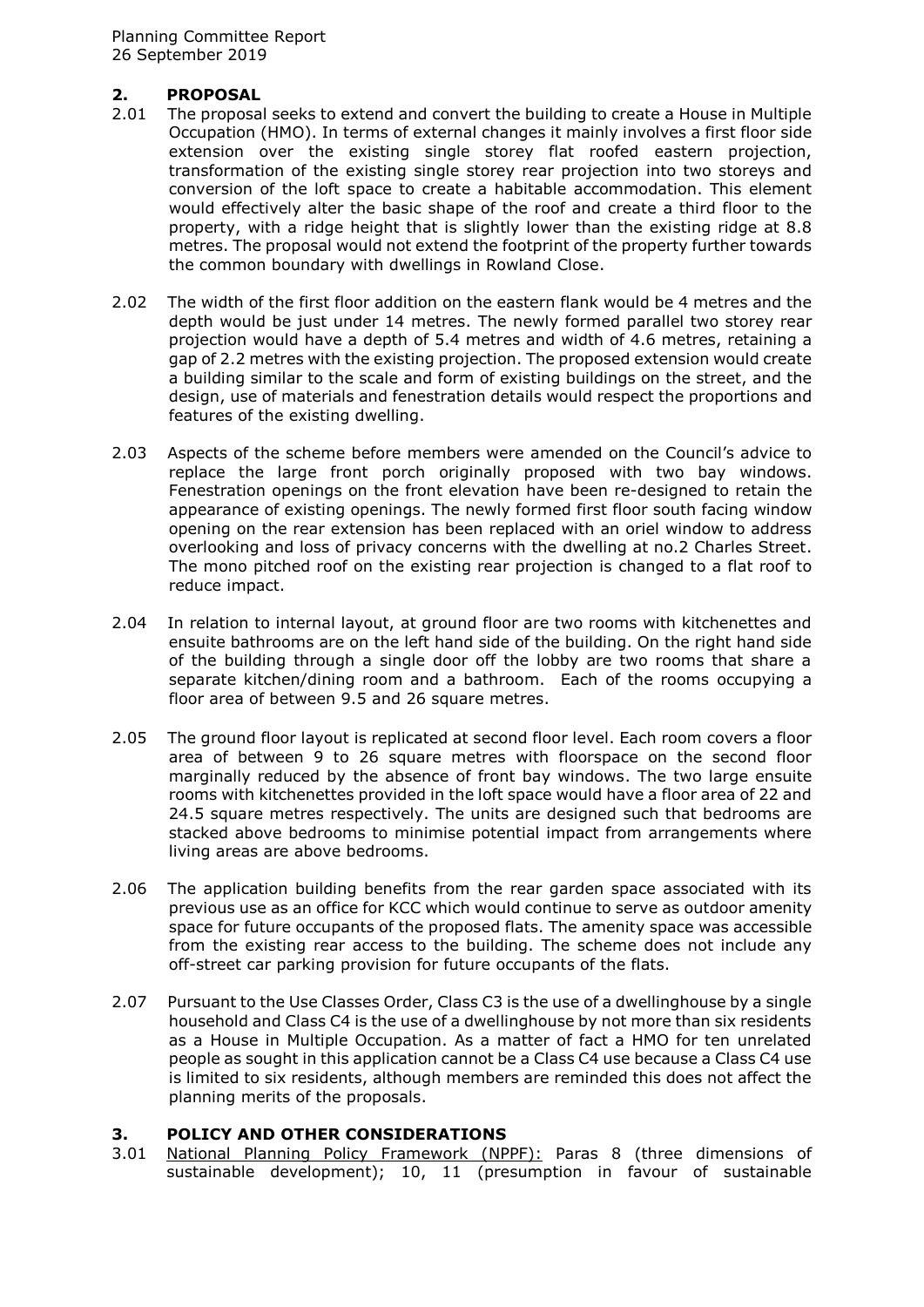development); 47 (Determining applications); 54, 55, 56, 57 (planning conditions and obligations); 61 (delivering sufficient supply of homes); 124, 127, 128, 130, 131 (good design).

- 3.02 National Planning Practice Guidance (NPPG): Design.
- 3.03 Development Plan: Maidstone Borough Local Plan (2017): Policies SS1 (Maidstone Borough Spatial Strategy); SP1 (Maidstone Urban Area); DM1 (Principle of Good Design); DM9 (Residential Extensions, Conversions and Redevelopment within the built up area); DM12 (Density of Housing Development); DM23 (Vehicle Parking Standards)
- 3.04 Supplementary Planning Documents: Residential Extensions Supplementary Planning Document (2009) Page 8 - 22

### **4. LOCAL REPRESENTATIONS Local Residents:**

- 4.01 Six representations received from local residents raising the following (summarised) issues
	-
	- Overdevelopment of site<br>• Adverse impact on chara Adverse impact on character of the area
	- The proposal would exacerbate existing poor access to GP and other local services
	- Increase in traffic and associated highways safety
	- Increase in noise and disturbance
	- Overlooking and loss of privacy
- 4.02 Two further comments were received following re-consultations on design
- 4.03 The planning issues raised by neighbours and the ward member are discussed in the detailed assessment below.

# **5. CONSULTATIONS**

5.01 KCC Highways and Transport: Raise no objection, commenting the proposal does not meet the criteria to warrant involvement from the Highway Authority in accordance with the current consultation protocol arrangements.

# **6. APPRAISAL**

# **Main Issues**

- 6.01 The main issue in this submission are (i) the effect of the proposal on the character and appearance of the host property and of the local area, (ii) its effects on the living conditions of adjacent residents, having particular regard to noise and disturbance, and; (iii) the effect of the proposal on parking conditions in the locality and highway safety.
- 6.02 Policy DM1 of the adopted Local Plan requires development to create a high quality design and amongst other things retain and enhance features which contribute to the local character and distinctiveness. It states at (ii) that development should be well sited and of a scale, design, appearance and detail that is sympathetic and appropriate to the location. The Government attaches great importance to the design of the built environment. The revised National Planning Policy Framework (2019) states that good design is a key aspect of sustainable development and goes on to advise that permission should be refused for development of poor design that fails to improve the character and quality of an area.
- 6.03 Of significance here is policy DM9 of the adopted Local Plan which addresses conversion or redevelopment of existing buildings in the Maidstone urban area to self contained flats or a house in multiple occupation. The policy contains a list of criteria that proposals for conversion of buildings must comply with. It states that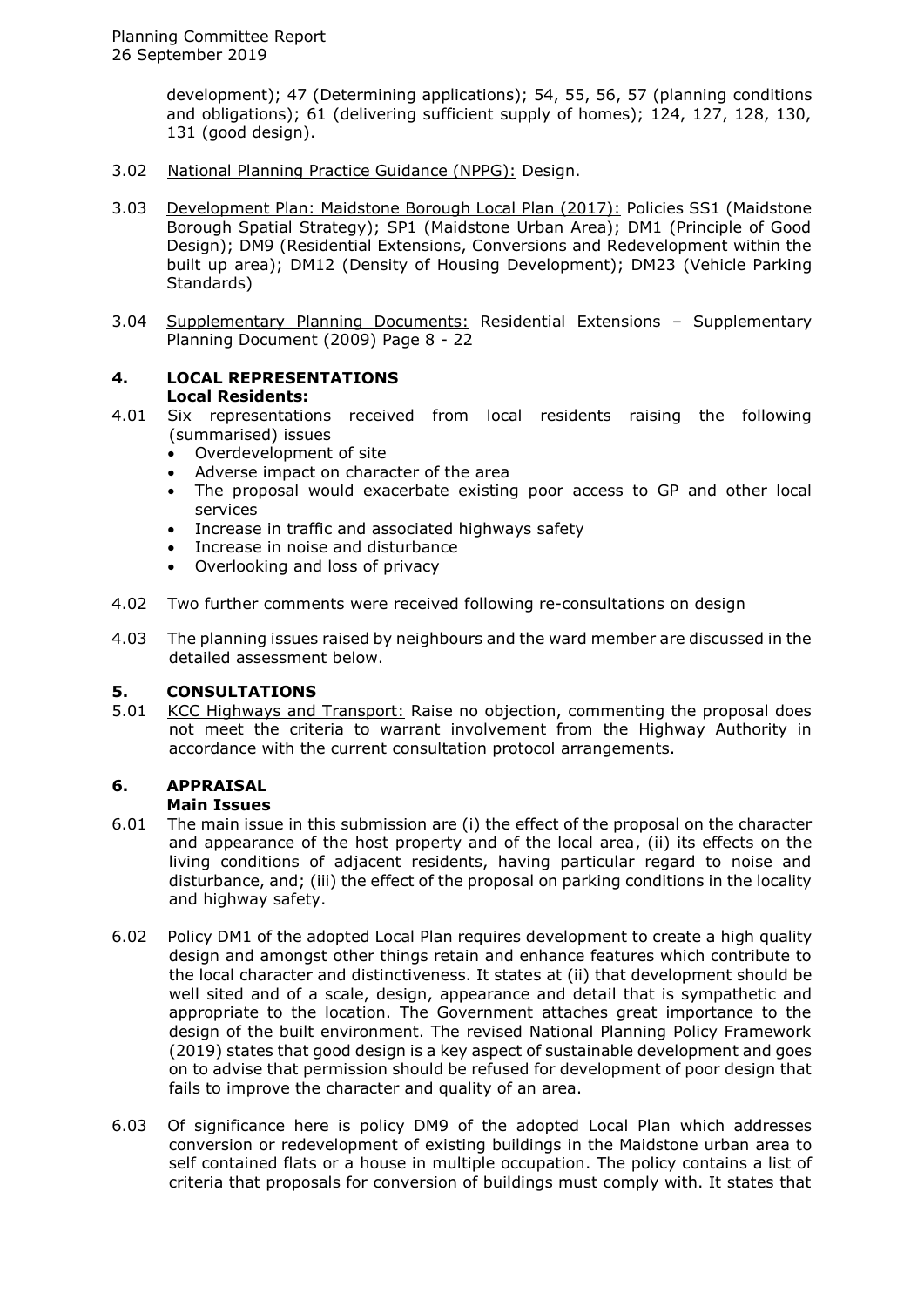proposals involving intensification of the use of buildings and their curtilage should not significantly harm the appearance of the building or the character and amenity of the surrounding area.

- 6.04 Paragraph 6.54 of the Maidstone Local Plan states that 'the conversion of larger properties to houses in… multiple occupation HMOs aids the provision of accommodation for smaller households and contributes towards a mix and choice of homes, advocated by the NPPF'.
- 6.05 Owners or managers of properties that are licensable must inform the local authority of their premises and obtain a license outside of the planning system. This is obtained under separate housing legislation. HMOs are regulated under the Housing Act 2004. This makes sure that landlords and managing agents ensure the HMOs are safe and well managed. Maidstone has produced a standards booklet which sets out matters for consideration. Members are advised that a change to a use falling within (Sui Generis) is accepted in principle under the relevant provisions of the adopted Local Plan subject to assessment of the impacts on the local area and residential amenity, therefore an objection in this regard cannot be sustained.

#### Impact of the proposal upon the character and appearance of the area:

- 6.06 The overriding characteristic of Reginald Road is of two-storey semi detached properties of wide range of designs and materials with frontages set closer to the road. The application property is an uncharacteristically narrow in a street scene of mainly two storey dwellings and the proposal would transform the existing single storey flat roofed side projection to two storeys, improving the existing awkward appearance of the building. Policy DM1 states that development should reflect the positive characteristics and features of the site and locality. This in my view is an acknowledgement of the importance given to visual appearance that should be respectful of the existing character of the area in terms building width, depth and shape.
- 6.07 I note the comments from neighbours and the ward member raising objections to the proposal on grounds that it represents overdevelopment of the site. The adopted Local Plan and the NPPF promote higher densities in locations close to facilities and public transport. Whilst I accept the proposal would increase the size of the building, it would not be so substantial as to radically alter the character and appearance of the entire street. Of more relevance is my view that the resulting increase would bring an overall symmetry to this awkward looking building, which would enable it assimilate well within its surroundings. As set out in more detail below, the proposed accommodation of a good internal standard in relation to rooms sizes and layout.
- 6.08 The resulting bulk of the development would not be excessive or inappropriate in this area and would be in accordance with policy DM12 of the adopted Local Plan. The development represents efficient use of the land which is supported by the Local Plan which would not injure the character and appearance of the local area.
- 6.09 The due to its design, scale and form, the resulting proportions of the dwelling when viewed in the context of the street would not appear overly large or incongruous in its setting, as it is built on the existing side projection and would reflect the scale of dwellings in the street. It would appear as a thoughtfully designed addition that would resonate with the established character of the street. Design elements such as the bay windows would resonate with the established characteristics of the street.
- 6.10 There are a variety of roof designs in the street and the form of roof configuration proposed within this scheme would be in keeping with the visual character of the area. Surfacing materials proposed and fenestration openings would assist in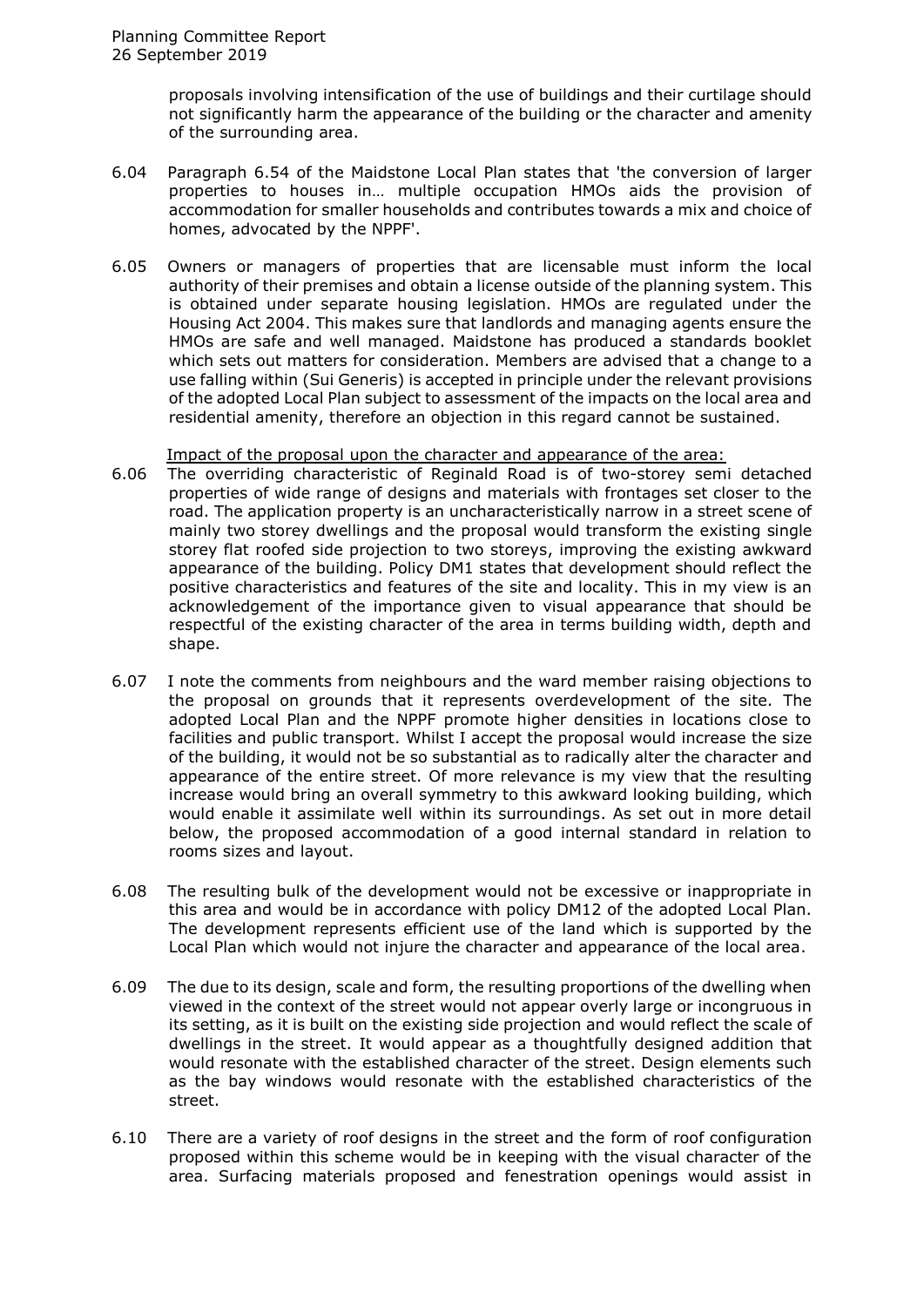satisfactorily integrating the proposal within its surroundings ensuring the development accords with Policies DM1 and DM9 which amongst other things seek to ensure that all development are well designed to protect and enhance the special character and distinctiveness of the area.

6.11 Further comments raise objections to the proposal on grounds that it would have an adverse impact on the character of the local area which remains predominantly residential with a high proportion of family-occupied dwellings. Whilst the proposal would create a character which would not necessarily reflect the levels of activity of other family houses on the street, differences would not be so substantial as to affect the character of the street or the local area as a whole. The development would encourage a strong, vibrant and mixed community in support of the objectives of local and national policies which carries significant weight.

### Residential Amenity

- 6.12 The core principles set out in the NPPF state that planning should 'always seek to secure high quality design and a good standard of amenity for all existing and future occupants of buildings. Policy DM1 advises that development should respect the amenities of occupiers of neighbouring properties and uses by ensuring that it does not result in excessive noise, activity or vehicular movements, overlooking or visual intrusion.
- 6.13 The proposed development would provide a good standard of residential accommodation overall with adequate daylight, sunlight and privacy provision. All habitable rooms are a sufficient size for daily activities and are served by window openings to allow for natural light and an adequate quantum of amenity space. I do not consider that the proposal would result in unacceptable standard of habitable space. The layout of the proposed accommodation and their points of access are less likely to give rise to noise and disturbance to neighbours and to one another. The outdoor amenity provision for the proposed accommodation is of acceptable proportion.
- 6.14 The development retains a 10 metre gap with the rear elevation of dwellings at Rowland Close which is sufficient to ensure there is no overbearing impact on their rear gardens. The distance between the rear projection and the common boundary with no.2 Charles Street would be 10 metres. Following concerns raised by the Council about this relationship, design amendments were submitted replacing the large window opening with a projecting timber clad oriel window and a small obscure glazed window which addresses the Council's concerns, this obscure glazing can be secured by condition if members are minded to grant approval.
- 6.15 It is noted that an objection has been received on the basis of the HMO standards, however there are no specific standards within the development plan relating to HMOs. Government guidance is clear that planning should not replicate the provisions of alterative legislation and regulation. Therefore, the planning merits of the proposal do not relate to the detailed internal standards (including matters such as fire alarms etc) as these would be managed through the licensing regime under the Housing Act, but to the wider principles of land use, amenity impact and highways impact.
- 6.16 I also note the concerns from neighbours regarding the level of occupancy proposed and likely impact in relation to noise and disturbance. The site was occupied by KCC as an office and has always attracted more activity than other neighbouring single family houses. I accept that the occupation of this type of accommodation would be different from the occupation of a property by a typical family. But I do not consider it probable that the proposed accommodation would result in the building being occupied by up to 20 people, as suggested by local residents. Firstly, the submitted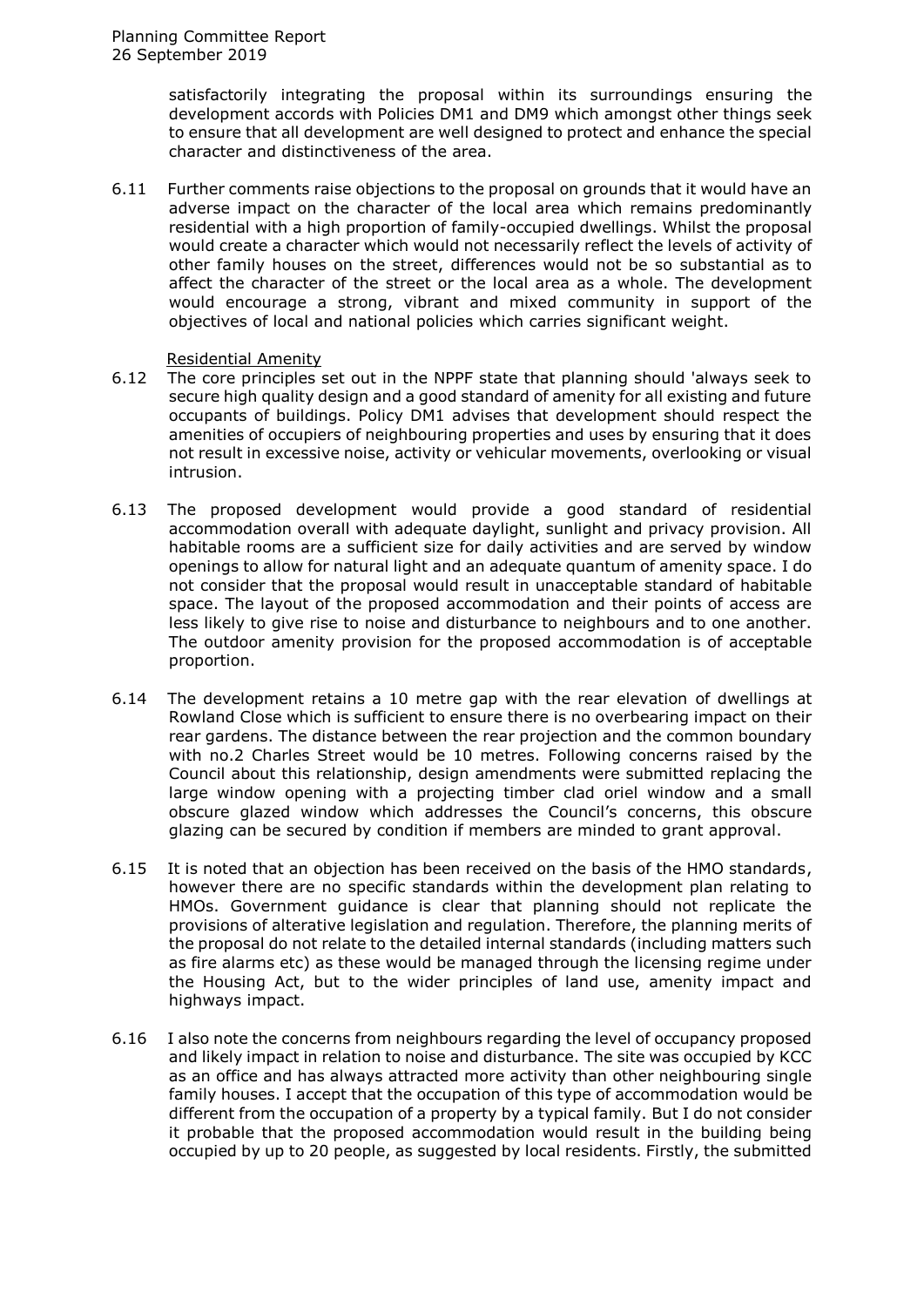plans show a total of 10 units and the size of some of the proposed rooms are such that it would be difficult for them to accommodate a double bed and other furniture.

- 6.17 In considering the merits of the objections raised by neighbours in respect of noise and disturbance, no evidence have been produced to indicate that occupiers of the proposed accommodation would be likely to be especially noisy or be likely to cause more noise and disturbance than if the building were occupied by a single family. The arrangement proposed is relatively spacious internally with a good layout and plenty of access to natural light. Hence it is likely, by reason of the size of some of the units they would attract young professionals such as first time buyers. I do not consider that the negative external effects of the proposed occupation of this property would be sufficiently noticeable to harm the character of the area.
- 6.18 Access to the shared kitchen/common room and bathroom at the rear part of the property, would pass room 3 and 7. I do not believe this arrangement would cause unacceptable noise and disturbance to the occupants of these rooms. I accept such an arrangement is not ideal, but in the case of conversions of existing property is often unavoidable due to the layout of the building. I therefore conclude that the proposed development would accord with Policies DM1 and DM9 of the adopted Local Plan and those of the NPPF.
- 6.19 The development would not create any significant noise issues or be significantly affected by traffic noise. There is no evidence before me to substantiate the claim that the footfall generated by the proposal will exceed that generated by the existing lawful use of the site as an office. Given the proximity of the site to existing dwellings, there is the potential for construction to cause harm to residential amenities if carried out at unsociable hours. I therefore consider it necessary to append a condition requiring submission of a construction management plan with controls on construction hours. Taking all the above into account, I do not believe that the proposal would give rise to unacceptable harm to residential amenities.

### Effect of the proposal on parking conditions in the locality

- 6.20 The proposal site is close to bus stops linking the site to wider transport links by rail and therefore considered as being accessible to public transport. There is no off-street parking provision on the site and a number of neighbours have raised concerns the proposal would likely exacerbate existing parking problems on the street. Whilst the proposal could generate a greater demand for parking, it seems reasonable to assume that occupiers would have relatively low incomes and would thus be more likely to rely on public transport. Overall, I see no reason to think that the scheme would result in a material increase in parking demand.
- 6.21 I note that the site is within reasonable walking distance from a range of local facilities, including a pharmacy, primary school and convenience stores and the range of facilities at Maidstone Town Centre. On this matter, I conclude the proposal is unlikely to give rise to an unacceptable risk of serious inconvenience and danger from increased parking around the local area. There is no conflict with policy DM23 of the adopted Local Plan which seeks to encourage greater use of sustainable transport options.

### Other Matters

- 6.22 A number of the comments object to the proposal on grounds that it would exacerbate the prevailing poor access to local services in the area. Whilst I have sympathies with the concerns raised in this regard, I do not believe the quantum of development at this site would add significant additional burden on local services particularly when considering it is on a small scale.
- 6.23 The Council adopted a Community Infrastructure Levy (CIL) on 25 October 2017 and began charging on all CIL liable applications approved on and from 1 October 2018. The proposed development is CIL liable. The actual amount of CIL can only be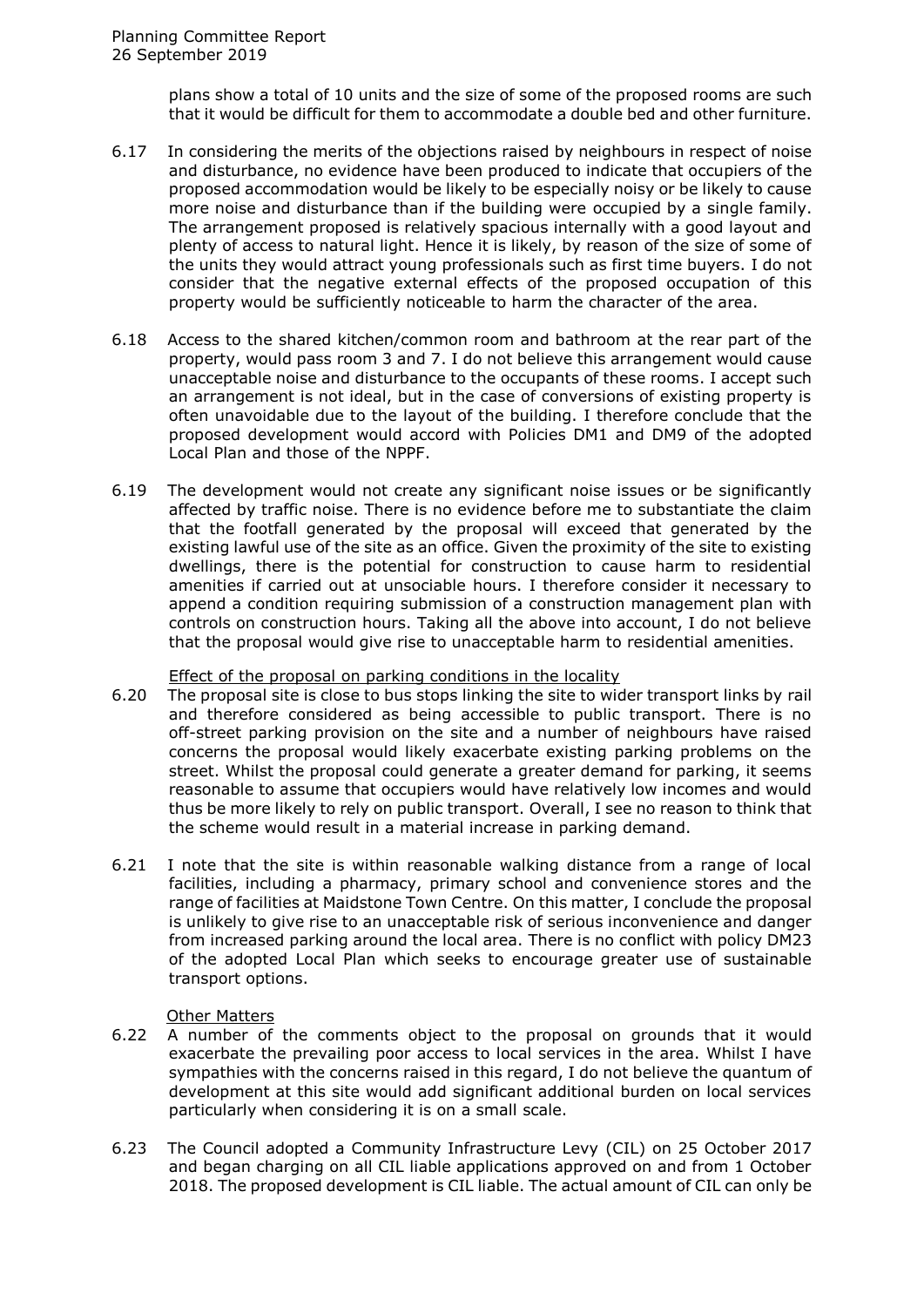confirmed once all the relevant forms have been submitted and relevant details have been assessed and approved. Any relief claimed will be assessed at the time planning permission is granted or shortly after.

# **7. CONCLUSION**<br>7.01 I conclude that

I conclude that the proposed extensions would be in sympathy with the appearance and character of the local area and are appropriate in their details including scale, design and use of materials. I consider the proposals acceptable in terms of noise and disturbance, the living conditions of future occupiers and their effect on the character of the area. I have also given due consideration to the impact on the local road network and conclude the risk of causing inconvenience to drivers and pedestrians in Reginald Road would not be so significant as to raise overriding planning objection to this application and KCC Highways and Transport have not raised any objections in this regard.

# **8. RECOMMENDATION**

GRANT planning permission subject to the following conditions:

- 1) The development hereby permitted shall be begun before the expiration of three years from the date of this permission; Reason: In accordance with the provisions of Section 91 of the Town and Country Planning Act 1990 as amended by Section 51 of the Planning and Compulsory Purchase Act 2004.
- 2) The development hereby permitted shall be carried out in accordance with the following approved plans/drawings; DHA/13605/11 A (Proposed Site Layout Plan); DHA/13605/15 Rev B (Proposed Elevations); DHA/13605/13 Rev B (Proposed Elevations); DHA/13605/12 Rev B (Proposed Floor Plans); Reason: To ensure the quality of the development is maintained and to prevent harm to the amenity of surrounding area.
- 3) The materials to be used in the construction of the external surfaces to the approved extension shall match those used in the existing building; Reason: To ensure a satisfactory appearance to the development
- 4) Before the development hereby permitted is first occupied, the first floor window opening indicated to be obscure glazed on the south facing rear elevation and the windows on the east facing elevation (as shown on drawing no; DHA/13605/13 Rev B and DHA/13605/15 Rev B) shall be obscure glazed and shall be incapable of being opened except for a high level fanlight opening of at least 1.7m above inside floor level and shall subsequently be maintained as such in perpetuity. Reason: To prevent overlooking of adjoining property and to safeguard the privacy of existing and prospective occupiers.
- 5) No development shall take place, including any works of demolition, until a Construction Method Statement has been submitted to, and approved in writing by, the Local Planning Authority. The approved Statement shall be adhered to throughout the construction period and shall provide for:
	- i. The parking of vehicles of site operatives and visitors
	- ii. loading and unloading of plant and materials
	- iv. the erection and maintenance of security hoarding
	- vi. a scheme for recycling/disposing of waste resulting from demolition and construction works

Reason: In the interests of the amenities of the area and highway safety and convenience.

6) Upon completion, no further development, whether permitted by Classes A, B, C or D of Part 1 of Schedule 2 to the Town and Country Planning (General Permitted